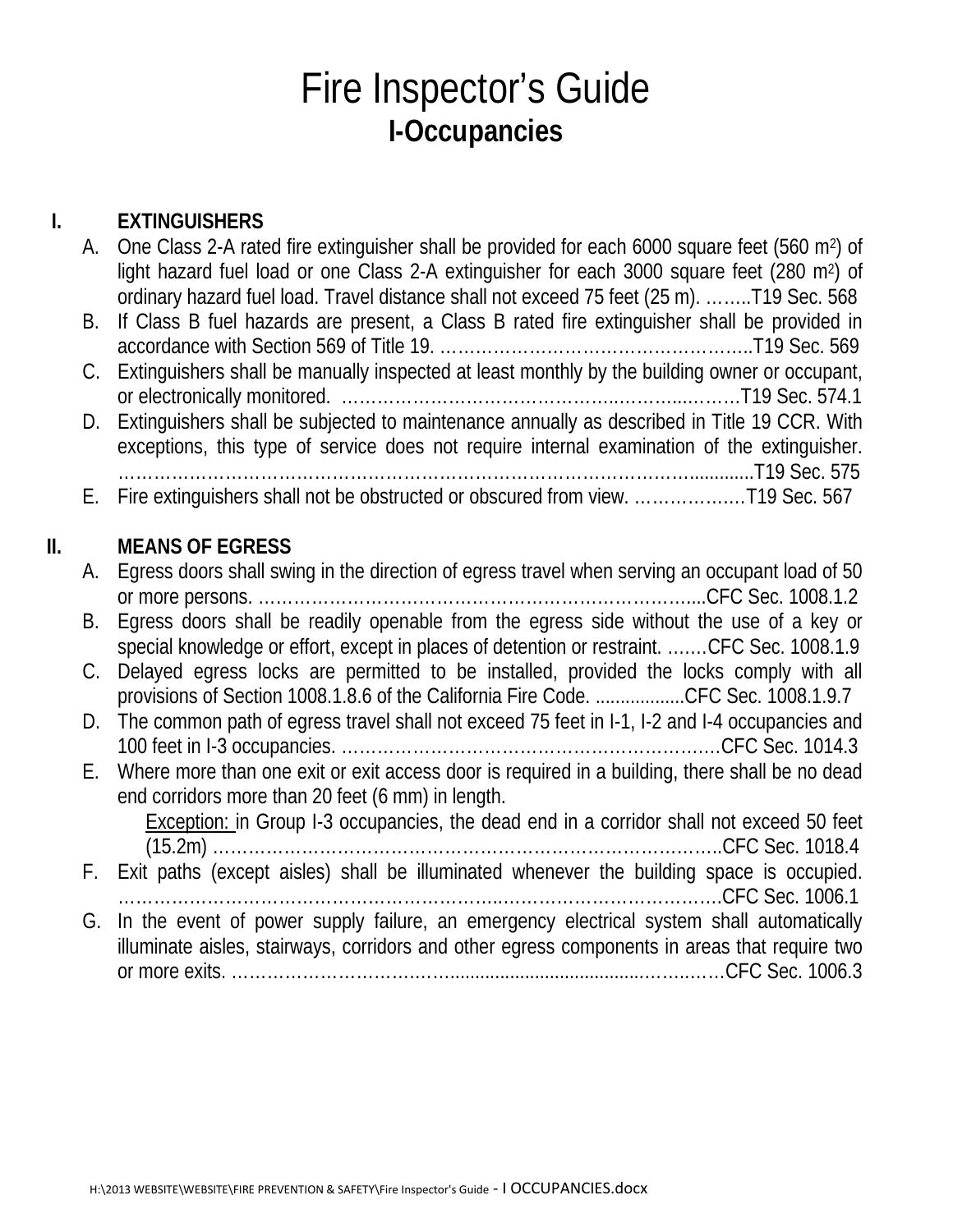#### **MEANS OF EGRESS (CONTINUED)**

|      | H. | Required exit accesses, exits or exit discharges shall be continuously maintained free from        |
|------|----|----------------------------------------------------------------------------------------------------|
|      |    | obstructions or impediments to full instant use in the case of fire or other emergency.            |
|      |    |                                                                                                    |
|      |    | Exit signs shall be provided where two or more exits are required from a room or area.             |
|      |    |                                                                                                    |
|      | J. | Exit signs shall be internally or externally illuminated at all times; signs shall be connected to |
|      |    | an emergency power system that provides illumination for not less than 90 minutes in case of       |
|      |    |                                                                                                    |
|      |    | K. Corridor width shall be 72 inches (1829mm) where patients are temporarily incapable of self-    |
|      |    |                                                                                                    |
|      | L. | Corridor width shall be 96 inches (2438mm) in Group I-2 and I-3 areas where required for bed       |
|      |    |                                                                                                    |
|      |    |                                                                                                    |
| III. |    | <b>HOUSEKEEPING</b>                                                                                |
|      | А. | Storage of combustible materials in buildings shall be orderly, with storage separated from        |

heating devices by distance or shielding so that ignition cannot occur. ………CFC Sec. 315.2 B. Combustible waste containers larger than 40 gallons (0.15 m3) shall be constructed of noncombustible material or approved combustible material and provided with a lid. .........................................................................................................................CFC Sec. 304.3.2 C. Combustible waste containers larger than 1.5 cubic yards (1.15 m3) shall not be stored in buildings or placed within 5 feet (1524 mm) of combustible walls, openings or combustible roof eave lines. …………………………………………………...……………………...CFC Sec. 304.3.4 D. Materials susceptible to spontaneous ignition, such as oily rags, shall be stored in a listed disposal container. ……………………………………………………………...….CFC Sec. 304.3.1 E. Storage shall be maintained 2 feet (610 mm) or more below the ceiling in nonsprinklered areas of buildings or a minimum of 18 inches (457 mm) below sprinkler deflectors in sprinklered areas of buildings. ……………………………………...…………….CFC Sec. 315.2.1 F. Combustible material shall not be stored in boiler rooms, mechanical rooms or electrical equipment rooms. ………………………………………………………………….CFC Sec. 315.2.3 G. An operational permit is required for the storage, handling or use of more than 5 gallons (19L) of flammable liquid indoors or 10 gallons (38 L) of flammable liquid outdoors. ………………………………………………………………………………………CFC Sec. 105.6.16 H. No person, operating any occupancy subject to California Code of Regulations, Title 19, Division 1 regulations shall permit any fire hazard, to exist on premises under their control, or fail to take immediate actions to abate a fire hazard. …………………………….T-19 Div. 1 3.14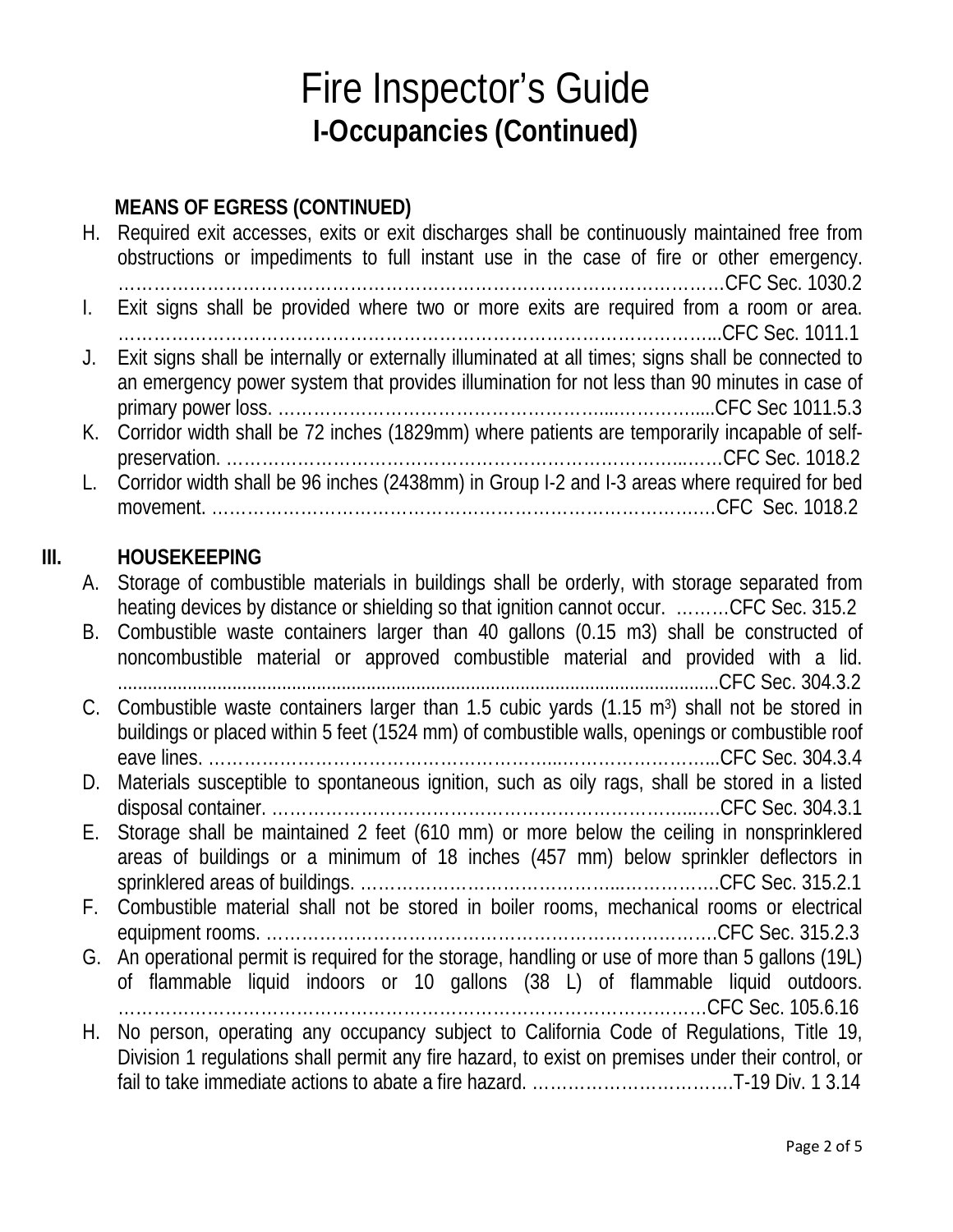#### **HOUSEKEEPING (CONTINUED)**

I. Wastebaskets, linen containers and other waste containers, including lids, located in I-2 and I-3 shall be constructed of noncombustible materials. Portable containers exceeding 32 gal. shall be stored in an area classified as a waste and linen room. ………..….…CFC Sec. 808.1

#### **IV. ELECTRICAL**

A. Temporary wiring is allowed for a period not to exceed 90 days; such wiring is allowed for longer periods for construction, remodeling or repair of buildings or equipment.CFC Sec.605.9 B. Extension cords and flexible cords shall not be used as a substitute for permanent wiring. ............................................................................................................................CFC Sec. 605.5 C. Multiplug adaptors, such as cube adaptors, unfused plug strips or other such devices not complying with the California Electrical Code shall be prohibited. ……….........CFC Sec. 605.4 D. Relocatable power taps shall be permitted if of the grounded type, equipped with overcurrent protection and listed in accordance with UL 1363. ……………………….....…CFC Sec. 605.4.1 E. Appliance cords and extensions cords shall be maintained in good condition without splices, deterioration or damage. ……………………………………………….………….CFC Sec. 605.5.3 F. Power taps and extension cords shall not be affixed to structures, extended through walls, ceilings or floors, or under doors or floor coverings, nor subject to physical impact. …………………………………………………………………………………......…CFC Sec. 605.4.3 G. A working space of not less than 30 inches (762 mm) in width, 36 inches (914 mm) in depth and 78 inches (1981 mm) in height shall be provided in front of electrical service equipment. Storage is prohibited within the designated working space. ...........................CFC Sec. 605.3 H. Where not prohibited by other sections of this code, portable, electric space heaters shall be permitted to be used in all occupancies other then I-2 except for employee areas in which heating element cannot exceed a temperature of 212-F (100C). ……………..CFC Sec. 605.10

#### **V. MISCELLANEOUS**

- A. Natural cut trees shall not be displayed in I occupancies. …………………….CFC Sec. 806.1.1
- B. All drapes, hangings, curtains and other decorative material that would tend to increase the fire and panic hazard shall be made from a nonflammable material or shall be treated and maintained in a flame retardant condition with a flame-retardant solution approved by the State Fire Marshal.

Exception: Cubical curtains and individual patient room window curtains and drapes in Group I. ………………………………………………………………………………T19 Sec. 3.08 C. Interior finish of wall and ceiling materials shall comply with flame spread resistance of Table 803.3 of the CFC. ……………………………………………..……………………..CFC Sec. 803.3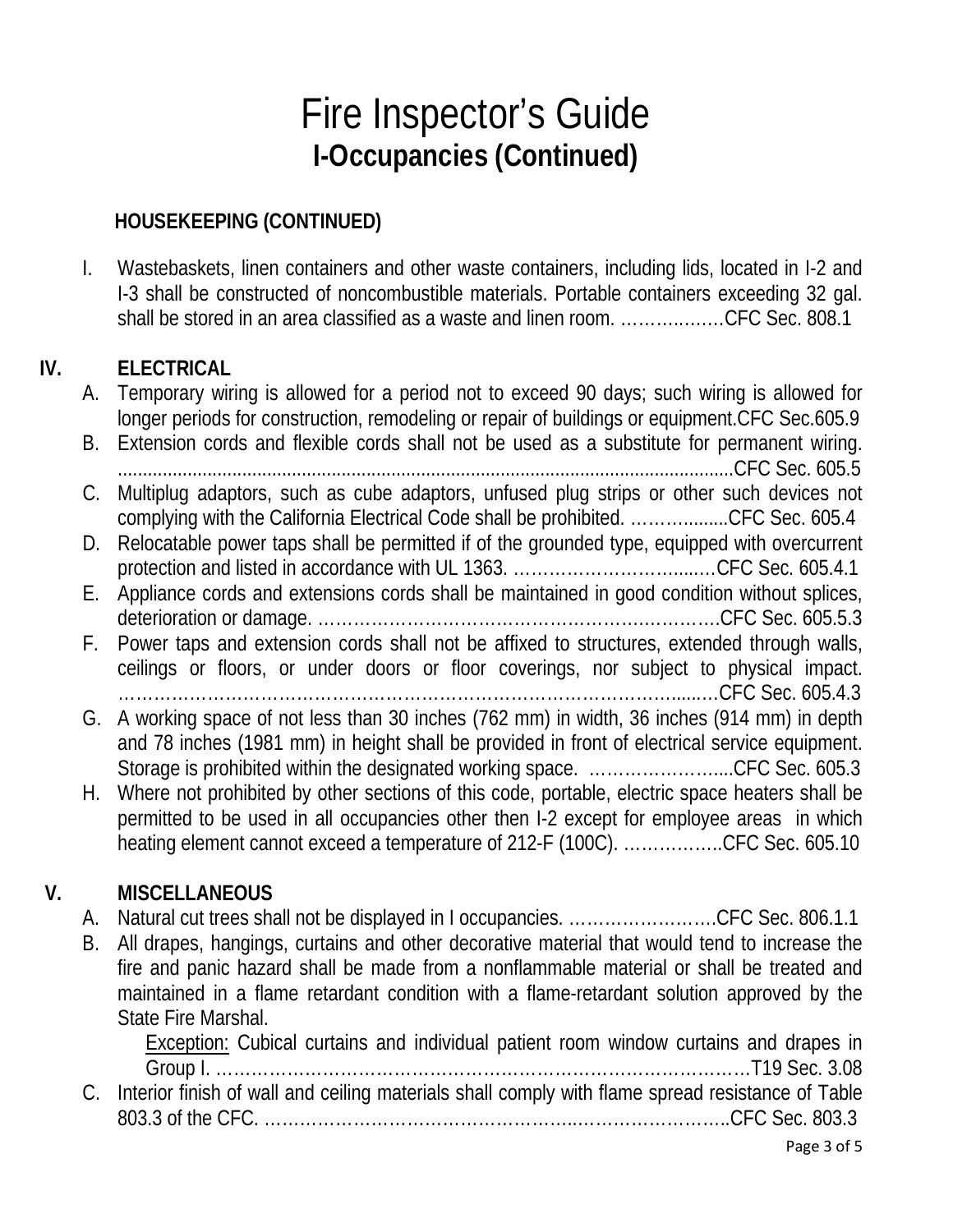### **MISCELLANEOUS (CONTINUED)**

| D. | Storage of flammable liquids shall not exceed that necessary for demonstration, laboratory<br>work, maintenance purposes and operation of equipment, and shall not exceed quantities set |
|----|------------------------------------------------------------------------------------------------------------------------------------------------------------------------------------------|
|    |                                                                                                                                                                                          |
| Е. | Gas cylinders shall be secured by chains, metal straps, or other approved materials to prevent                                                                                           |
|    |                                                                                                                                                                                          |
| F. | A manual fire alarm system shall be installed in Group I Occupancies (exception: large family                                                                                            |
|    |                                                                                                                                                                                          |
| G. |                                                                                                                                                                                          |
| Н. | Fire alarm systems shall be tested and maintained in working condition in accordance with                                                                                                |
|    |                                                                                                                                                                                          |
| I. | Fire sprinkler and standpipe systems shall be inspected, tested and maintained in accordance                                                                                             |
|    |                                                                                                                                                                                          |
| J. | Fire access roads shall not be obstructed in any manner, including the parking of vehicles.                                                                                              |
|    |                                                                                                                                                                                          |
| К. | Unobstructed access to fire hydrants shall be maintained at all times. CFC Sec. 507.5.4                                                                                                  |
| L. |                                                                                                                                                                                          |
|    |                                                                                                                                                                                          |
| M. | Employees in I-1, I-2 and I-3 occupancies shall be periodically instructed regarding their duties                                                                                        |
|    | and responsibilities under the fire safety and evacuation plan; movement of patients to safe                                                                                             |
|    | areas or to the exterior of the building is not required. CFC Sec. 408.5                                                                                                                 |
| N. | Emergency evacuation drills shall be conducted quarterly on each shift which involves                                                                                                    |
|    |                                                                                                                                                                                          |
| O. | Training shall be provided to employees during new employee orientation and at least                                                                                                     |
|    | annually thereafter; training shall involve fire prevention, evacuation training and fire safety                                                                                         |
|    |                                                                                                                                                                                          |
| Р. | An approved fire apparatus access road not less than 20 feet (6.6 m) wide shall be provided                                                                                              |
|    | for access to within 150 feet (49 m) of all portions of the building. CFC Sec. 503.1.1                                                                                                   |
|    | Q. Fire access roads shall not be obstructed in any manner, including the parking of vehicles.                                                                                           |
|    |                                                                                                                                                                                          |
| R. | New and existing buildings shall have approved address numbers placed in a position to be                                                                                                |
|    | plainly legible from the street or road fronting the property. CFC Sec. 505.1                                                                                                            |
| S. | Material Safety Data Sheets for all hazardous materials shall be either readily available on the                                                                                         |
|    | premises as a paper copy, or were approved, shall be permitted to be readily retrievable                                                                                                 |
|    |                                                                                                                                                                                          |